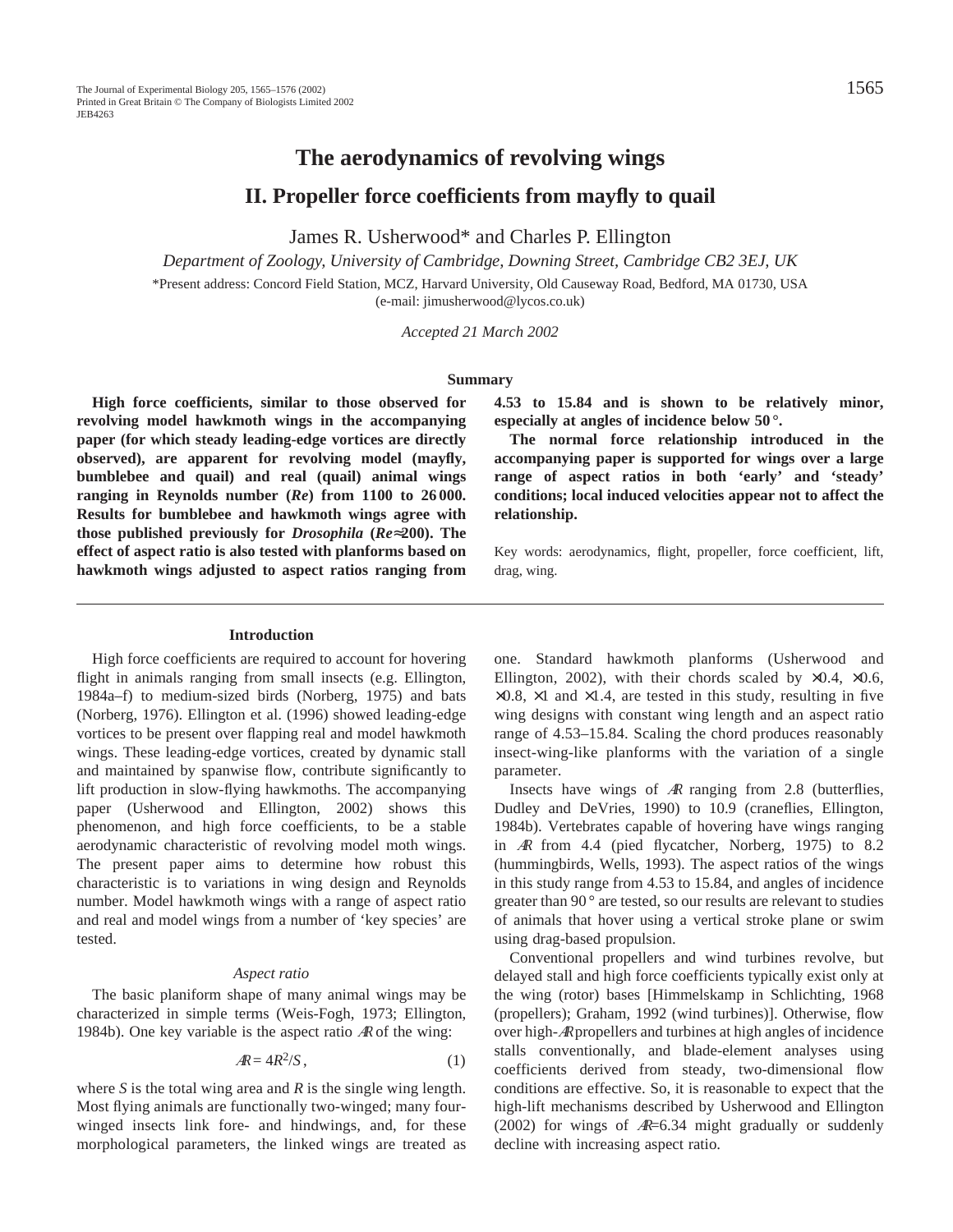## 1566 J. R. Usherwood and C. P. Ellington

## *The implications of Reynolds number for flight*

Reynolds number *Re* has a large impact on the behaviour of fluids flowing past an object; Vogel (1981) presents the concepts clearly in a biological context. It is therefore reasonable to expect *Re* to have a similar bearing on the flow (and so lift and drag) acting on wings. Indeed, it is frequently supposed that many of the unexpected phenomena associated with insect flight may be accounted for by the low values of *Re* at which they operate. However, predictions based on *Re* arguments are not always founded; while it is true that viscous drag forces are higher for smaller animals, it is not true that the very small and 'fringe-winged' insects (*Re*<28) 'row' through the air using drag-based mechanisms (Ellington, 1984a). Indeed, the vertical stroke plane associated with dragbased weight support is surprisingly seen in larger insects (butterflies) at *Re* values of approximately 2800 (Maxworthy, 1981; Ellington, 1984a; Sunada et al., 1993).

So, at this stage, it is unclear whether insects, small, and even large, vertebrates operate in the same flow regime; it is not known whether there are significant qualitative differences in flow analogous to the transition between laminar and turbulent conditions. Is there a subtle gradient from one regime to another (this does not appear likely given the properties of normal laminar/turbulent transitions)? Or is there a biologically significant threshold above (or below) which certain aerodynamic mechanisms are unable to operate? If so, where are these boundaries?

## *Key species*

To gain more information of biological interest, this study investigates several key species for which the appropriate parameters are known. Bees are of particular interest as they show a considerable size range both within a species (between different castes of bumblebee) and among related genera (e.g. the Euglossini or orchid bees). A bumblebee wing was therefore tested to provide information on the aerodynamic properties of wings in revolution for an insect for which there is a great deal of morphological, kinematic and energetic data (Dudley and Ellington, 1990a,b; Cooper, 1993) and which should also be applicable to studies of euglossine bees (Casey and Ellington, 1989; Dudley, 1995; Dudley and Chai, 1996).

To determine the steady aerodynamic performance of wings in revolution at low and high *Re*, a 'mini-spinner' was built covering the range of *Re* from 1100 to 26 000. The model animals chosen for these extremes were the mayfly *Ephemera vulgata* and blue-breasted quail *Coturnix chinensis*, for which fresh wings were available. The 'mini-spinner', a smaller and simplified version of the more elaborate propeller described in Usherwood and Ellington (2002), proved a robust and effective tool. It also allowed the use of real bird wings over a limited size range, so both real and model quail wings were tested.

## *Inferring the presence of a leading-edge vortex*

Smoke observations for simple model hawkmoth wings by Usherwood and Ellington (2002) supported the finding (Ellington et al., 1996) that the mechanism for high lift is a leading-edge vortex. However, wing speeds and designs in the present study precluded such observations. As shown in Usherwood and Ellington (2002), flow separation can nevertheless be inferred if the resultant force is approximately normal to the wing surface.

## **Materials and methods**

Force measurements were made using two experimental propellers. The larger design, described by Usherwood and Ellington (2002), allows 'early' (from the first half-revolution) and 'steady' vertical and horizontal forces to be measured using foil strain gauges. The smaller, much simpler, design could only measure 'steady' forces, but could do so over a much larger speed range.

Vertical and horizontal force coefficients were derived from measured vertical forces and torques as described by Usherwood and Ellington (2002). Following Usherwood and Ellington (2002), the term 'propeller coefficient' is used to distinguish force coefficients derived from propeller experiments.

## *Large propeller experiments*

Unless otherwise stated, all aspects of the experimental method for the large propeller experiments were identical to those described by Usherwood and Ellington (2002). Methods of wing construction, force measurement and data processing were suitable for a limited *Re* range, appropriate for hawkmoths and queen bumblebees.

#### *Aspect ratio*

The standard hawkmoth planform was adapted to produce wing pairs with a range of five aspect ratios (Fig. 1A): all wings were thin and flat. The wing length in every case, including the offset due to the method of attachment to the propeller head (see Usherwood and Ellington, 2002), was 556 mm, and the relevant second,  $\hat{r}_2(S)$ , and third,  $\hat{r}_3(S)$ , non-dimensional wing moments of area remained constant:  $\hat{r}_2(S)=0.547$  and  $\hat{r}_3(S)=0.588$ . Wing thickness was constrained by the material used, and the angular velocity was kept constant. The mean wing thickness (relative to mean chord) and *Re* (defined using the conventions of Ellington, 1984f) were therefore confounding variables (Table 1). The constant angular velocity also resulted in smaller signal-to-noise ratios for higher-<sup>A</sup><sup>R</sup> (narrower) wings, because they experienced smaller forces.

## *Bumblebee*

The planform for a bumblebee (Fig. 1B) *Bombus terrestris* wing design was taken from a previous study and used to produce a wing pair as described for the hawkmoth (Usherwood and Ellington, 2002). Bumblebee B27 was selected because its aspect ratio and radii for moments of area were the closest to the population means. Again, the wing shape was kept constant so that the offset due to the attachment of the wings to the propeller head changed the wing moments, as shown in Table 2.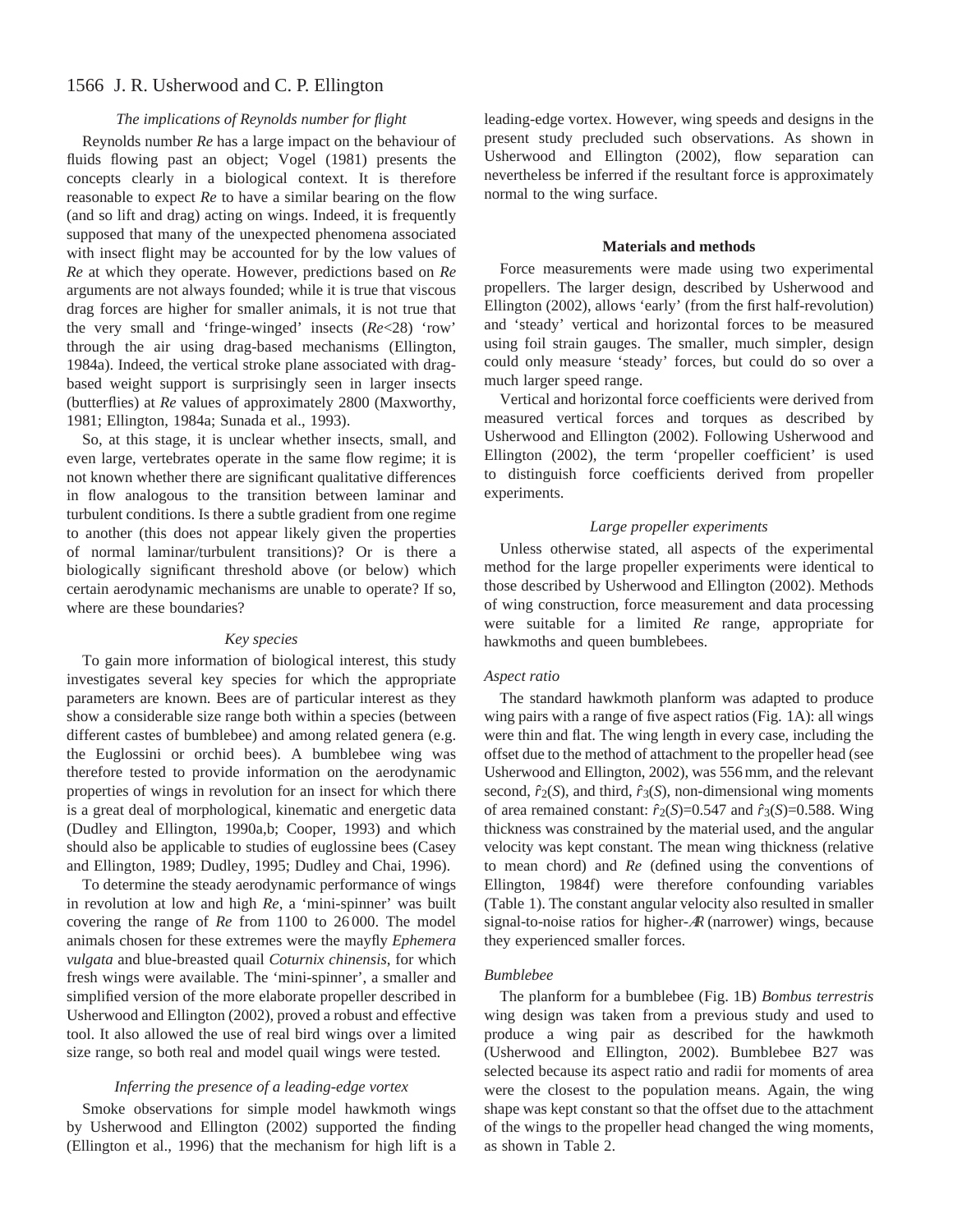

Fig. 1. Model hawkmoth planforms with a range of aspect ratios  $(AR)$ (A) and bumblebee planform (B). Wing lengths *R*: model hawkmoth *R*=0.5 m; real bumblebee *R*=12.86 mm; model bumblebee *R*=0.5 m.

The propeller was driven slightly more slowly than for the hawkmoth tests, at 0.147 Hz, thus reducing the Reynolds number to 5496, a value appropriate for the largest queen bumblebees and large euglossines. Further reduction in speed produced very noisy results because of dominating mechanical oscillations, while reducing the wing length would have confounded the effects of the offset, which otherwise was kept constant for experiments on the large propeller.

#### *Small propeller ('mini-spinner') experiments*

Fig. 2 shows the basic construction of the 'mini-spinner'. It uses the same principle for the measurement of vertical forces (moments about a knife-blade fulcrum, forming a 'see-saw') as used by Usherwood and Ellington (2002) but different principles for torques. Unsteady force measurements and flow visualisations are impossible with the mini-spinner, but the smaller size requires higher frequencies of revolution for *Re* similarity, with the advantage that low-*Re* models can be used while minimising the effects of

Table 1. *Confounded variables with variation in aspect ratio*

| Wing type<br>(aspect ratio) | Wing thickness<br>(% of wing chord) | Reynolds<br>number |  |  |
|-----------------------------|-------------------------------------|--------------------|--|--|
| 15.84 (very narrow)         | 3.91                                | 3230               |  |  |
| 10.56                       | 2.61                                | 4846               |  |  |
| 7.92                        | 1.96                                | 6461               |  |  |
| 6.34 (standard)             | 1.57                                | 8071               |  |  |
| 4.53 (wide)                 | 1.12                                | 11295              |  |  |

random air movements; random air movements will be negligible compared with the flow generated by the wings. The size and relative stiffness of the mini-spinner also allows the use of real bird wings. The extremes in *Re* are represented by model mayfly forewings and both model and real quail wings.

#### *Wing design*

Model mayfly forewings were based on those from a 26.4 mg male mayfly *Ephemera vulgata* (Fig. 3A). The hindwings were not included in the model because they were small and their orientation during flapping flight was unknown. The planform was maintained, so the small shift due to the diameter of the rotor head (of diameter 9 mm, causing an offset of 4.5 mm) influences the wing moments. Table 2 shows the resulting wing parameters.

The model mayfly wings were constructed from stiff, thin (0.15 mm) card glued to 0.57 mm diameter wire running halfway down the ventral surface of the wing. This resulted in a wing thickness at the position of mean chord of 5 % of wing chord.

Geometric angles of attack were set by rotating the wire wing-stems within the propeller head and measured using a inclinometer, which achieved an estimated accuracy of  $\pm 2^{\circ}$ . Angles from 0 to 90 $^{\circ}$  were used, with 10 $^{\circ}$  increments. The angles of incidence were calculated as in Usherwood and Ellington (2002).

A 61.6 g blue-breasted quail *Coturnix chinensis* was killed by decapitation as part of another study (Askew et al., 2001). The right wing (fresh mass 2.29 g) was removed at the base of the humerus and pinned to dry using hypodermic needles. The pinned position mimicked a typical mid-downstroke position determined from the video recordings of ascending flight used by Askew et al. (2001). Once stiff, the wing was connected

|                | <b>Bombus</b><br>B27 | Model<br>bumblebee wing<br>with offset | Real<br>mayfly<br>forewing | Real<br>mayfly<br>hindwing | Combined<br>real mayfly<br>wings | Model<br>mayfly<br>forewing | Ouail<br>wing | Real or model<br>quail wing<br>including offset |
|----------------|----------------------|----------------------------------------|----------------------------|----------------------------|----------------------------------|-----------------------------|---------------|-------------------------------------------------|
| $R$ (mm)       | 12.86                | 556                                    | 13.0                       | 3.9                        | 13.0                             | 54.5                        | 100.1         | 104.6                                           |
| Æ              | 6.32                 | 7.13                                   | 6.42                       | 5.10                       | 5.77                             | 7.67                        | 4.52          | 4.93                                            |
| $\hat{r}_2(S)$ | 0.541                | 0.578                                  | 0.546                      | 0.572                      | 0.520                            | 0.573                       | 0.522         | 0.538                                           |
| $\hat{r}_3(S)$ | 0.585                | 0.614                                  | 0.588                      | 0.610                      | 0.568                            | 0.609                       | 0.567         | 0.580                                           |

Table 2. *Morphological parameters for real and model wings*

*R*, wing length; AR, aspect ratio;  $\hat{r}_2(S)$  and  $\hat{r}_3(S)$ , non-dimensional second and third moments of wing area.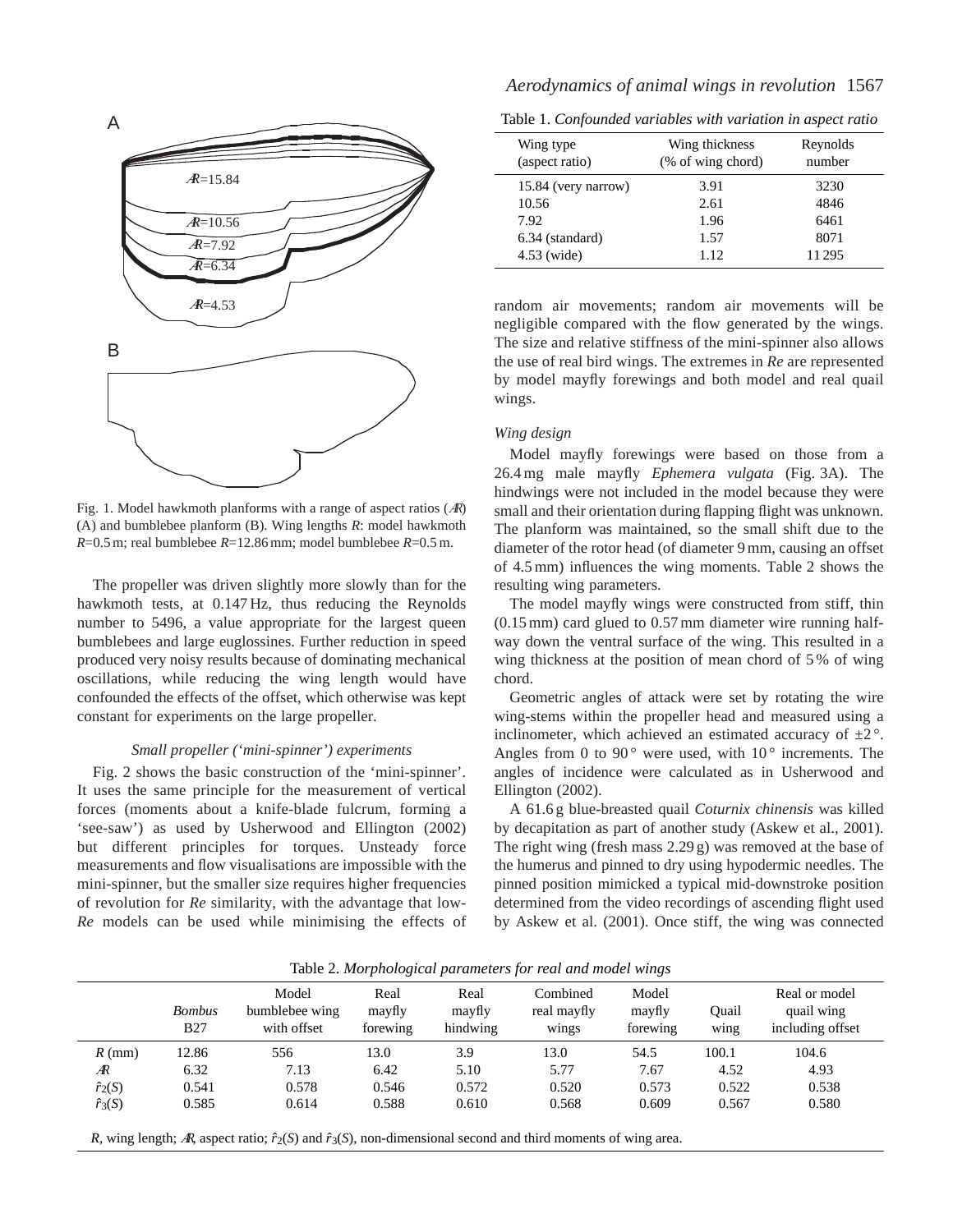## 1568 J. R. Usherwood and C. P. Ellington

using four sutures to a rod bent to follow the humerus and radius/ulna. It was only possible to use a single wing because a second right wing accurately matching the first was not available and the dorsal/ventral asymmetry of bird wings makes use of the left wing inappropriate. To balance the propeller, the stem of the rod attached to the wing was allowed to protrude through the propeller head. The wing was only slightly twisted (maximally  $3^{\circ}$ ) but was strongly cambered, particularly at the base. At the 'elbow' joint between the humerus and ulna/radius, the wing depth (including camber and thickness) was 28.8 % of the chord; at the 'wrist', over the alula base, this value was 24.1 %; half-way between the alula and wing tip, it was 10 %.

The wing, once attached to the rod, was scanned (Fig. 3B), and the appropriate moments were calculated. A print-out of the scanned image was used as a template for a wing model. The model wing was constructed from stiff, thin (0.3 mm) card

glued to 1.4 mm diameter wire running half-way down the ventral surface of the wing. This resulted in a wing thickness at the position of mean chord of 4 % of the chord. The single model wing was counterbalanced in the same way as the real wing. Again, the propeller head was considered when calculating wing moments (Table 2).

Angles of attack  $\alpha$  were set by rotating the wire wing stems within the propeller head and measured using an inclinometer. The arbitrary 'representative' α was taken across the wing chord from the base of the alula to the tip of the innermost primary. The angle of incidence  $\alpha'$  was calculated as in Usherwood and Ellington (2002).

#### *Frequency and* Re

A variable power supply was used to drive the propeller head, using a 22 mm diameter, 12 V motor (RS) connected to a 24 mm diameter 7.2:1 gearhead. The rotational frequency was varied using the power supply until it reached 3.3 Hz for the model mayfly wing pairs, as judged with the use of a Drelloscop Strob 2009S07 stroboscope. Rotational frequency was set before and checked after each test. A rotational frequency of 3.3 Hz resulted in an *Re* based on the mean chord (Ellington, 1984f) of 1100, close to values estimated from video recordings of mayflies in ascending flight taken in the field and reasonable for the parameters described by Brodsky (1973) for the same species.

The rotational frequency for the quail wing and model was 12.5 Hz, resulting in an *Re* of 26 000 based on the mean chord. Askew et al. (2001) have observed a maximum downstroke angular flapping velocity  $\omega$  of 190° s<sup>-1</sup> for a quail with a wing length of 95 mm. This corresponds to a maximum *Re* of 48 000, so 26 000 for the propeller implies that it is operating in a similar flow regime to the flapping

wing for most of the downstroke. The upstroke has little aerodynamic effect.

## *The mini-spinner for low* Re*: model mayfly wings Vertical forces*

The mini-spinner as shown in Fig. 2A has the motor, gearbox and propeller head oriented vertically. During steady revolution, a moment is created about the fulcrum due to the vertical force and the arm length to the right of the fulcrum. This is equal and opposite to the moment created by the tension force applied from a wire connected to the under-hook of a Mettler BasBal BB240 balance situated directly above, and the appropriate arm length to the left, of the fulcrum. This arrangement was calibrated with the repeated application of a 1 g mass to the centre of the propeller head, which resulted in an imperceptible deflection and produced values consistent with the geometry of the arrangement and the accuracy of the



Fig. 2. The mini-spinner set up for small vertical force (A) and torque (B) measurements.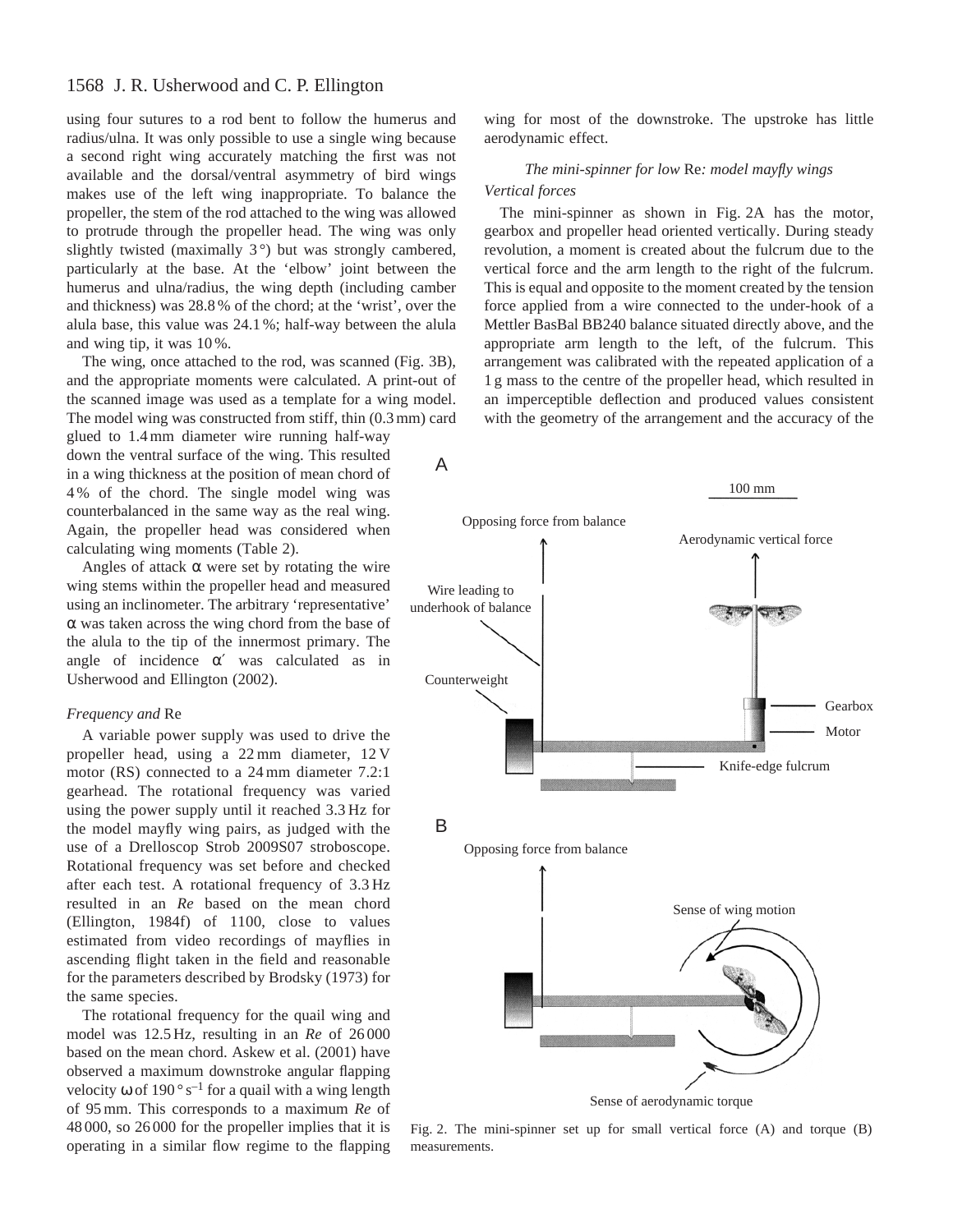balance. The inherent linearity of the 'see-saw' arrangement was confirmed during set-up and testing. Thereafter, a single point calibration was sufficient. Five (or 10 at values of α of particular interest) vertical force measurements were made at each angle of attack.

### *Torques*

Aerodynamic torques were measured by rotating the motor, gearbox and propeller head unit to a horizontal orientation as shown in Fig. 2B. During steady revolution, the moment about the fulcrum is equal to the aerodynamic torque from the revolving propeller head and wings. This torque can thus be calculated given the distance from the fulcrum to the wire attachment (140 mm) directly below the balance. The same number of measurements was made as for the vertical forces, and the aerodynamic effects of the motor head and stings were determined from tests without wings and removed.

Each vertical force and torque value was the mean of a pair of runs, starting with the wings in opposite positions. The measurements taken for each run consisted of a 'zero' and a 9 s average after steady revolution had been achieved. This takes into account any error due to an imbalance between the wings.

## *The mini-spinner for high* Re*: real and model quail wings Vertical forces*

Vertical forces were measured exactly as for the mayfly wings except that the moments were opposed by a stiff steel shim on which was glued a pair of strain gauges instead of the vertical wire leading to the balance: forces were too large and variable for the balance to provide accurate results. Signals from the strain gauges were amplified electronically before being sampled at 50 Hz using a Macintosh Quadra 650. Vertical force signals were averaged over 50 s. Five values from 10 paired runs, taking imbalance into account as above, were found for each angle of attack.

#### *Torques*

The forces due to the faster, heavier quail wings were such that the above method of measuring aerodynamic torques was impossible without adding large masses to stabilise the beam, which resulted in excessive loading on the strain-gauge shim. The torques were high enough, however, to be determined with sufficient accuracy from the power consumption of the motor. The current *I* passing through, and the voltage *V* across, the motor were measured five times for each angle of attack. The electrical power input (*IV*) is converted into aerodynamic power by the motor, with certain losses. These motor losses can be categorised (Electro-Craft Corporation, 1980) as being either speed-sensitive (which covers losses due to eddy currents, hysteresis, windage, friction, short circuits and brush contact) or torque-sensitive (winding resistance). The speed-sensitive components of electrical losses will be a constant *C* because a constant rotational frequency was used*. C* was determined by measuring the electrical power required to drive the motor with no wings



Fig. 3. Model and real wing planforms for mayfly (forewing) (A) and quail (B). Wing lengths *R*: real mayfly *R*=13 mm; model mayfly *R*=50 mm; model and real quail *R*=100.1 mm.

attached. The torque-sensitive power loss due to the winding *P*winding is given by:

$$
P_{\text{winding}} = I^2 r_{\text{e}},\tag{2}
$$

where  $r_e$  is the resistance of the motor. Tests showed that  $r_e$ varied only very slightly with the time spent at the maximum torque, so the internal resistance of the motor did not change as a result of internal heating. Thus, the value of *r*e taken for the stationary motor can also be used during revolution. Subtracting the two power losses from the power input yields the aerodynamic power *P*aero required to overcome the aerodynamic torque on the wings: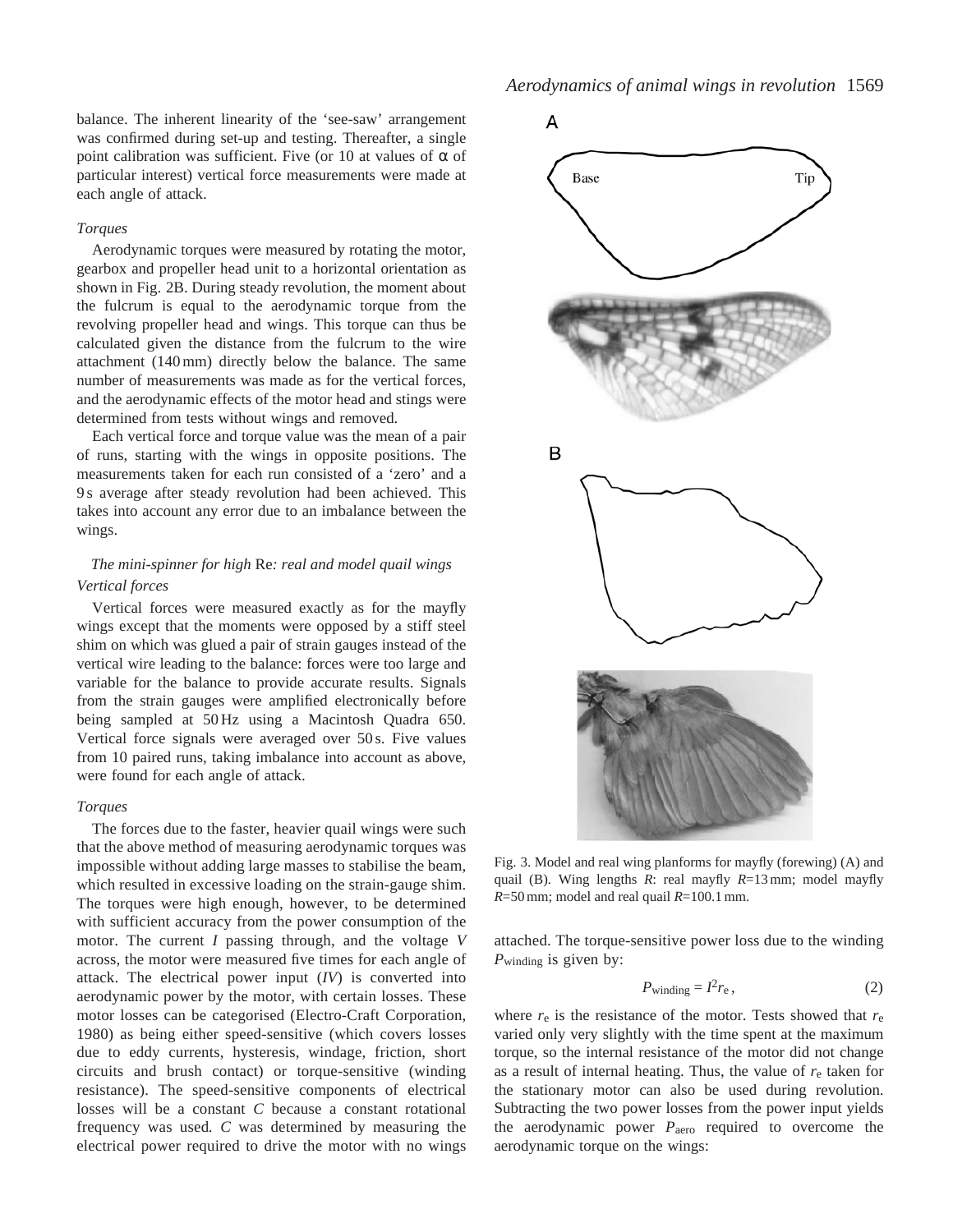

Fig. 4. Horizontal ( $C_h$ ) (A,C) and vertical ( $C_v$ ) (B,D) 'propeller' force coefficients over a range of angles of incidence  $\alpha'$  under 'early' (A,B) and 'steady' (C,D) conditions for model hawkmoth wings with a range of aspect ratios (AR). Grey lines show 'early' and 'steady' coefficients for 'pooled' standard hawkmoth from Usherwood and Ellington (2002).

$$
P_{\text{aero}} = (IV) - (I^2 r_{\text{e}}) - C, \tag{3}
$$

and torque *Q* is given by:

$$
Q = P_{\text{aero}}/\Omega, \tag{4}
$$

where  $\Omega$  is the angular velocity of propeller revolution.

## **Results**

#### *Aspect ratio series*

Fig. 4 shows 'early' and 'steady' results for the hawkmoth wings over a range of aspect ratios. In each case, the 'pooled' data for the flat hawkmoth wings shown in Usherwood and Ellington (2002) are presented (both 'early' and 'steady' values) for comparison. The shift between 'early' and 'steady' values seen at intermediate angles of incidence for the standard hawkmoth wings is visible for all aspect ratios. The relationship between both *C*h,early and *C*h,steady (Fig. 4A,C) and  $\alpha'$  at low angles is very consistent for wings of every AR tested. However, under both conditions, <sup>A</sup>Rhas a progressively greater effect at higher  $\alpha'$ . Low-AR wings achieve considerably higher maximum horizontal force coefficients, peaking at  $C_{h, \text{early}} = 3.4$ and  $C_{h,\text{steady}}=3.5$  near  $\alpha'=90^{\circ}$ , while the highest-AR wings achieve maximum horizontal force coefficients of only 2.5 (Fig. 5).

The relationship between both *C*v,early and *C*v,steady

(Fig. 4B,D) and  $\alpha'$  is dependent on AR. While the maximum values reached, approximately 1.7 for  $C_{v, \text{early}}$  and 1.3 for *C*v,steady, are very similar for the entire range of aspect ratios and occur at similar values of  $\alpha'$ , between 40 and 60 $^{\circ}$ , the initial gradients differ significantly. The relationships are



Fig. 5. The relationship between maximum horizontal force coefficient ( $C<sub>h</sub>$ ) (at an angle of attack  $\alpha$  of 90 $^{\circ}$ ) and aspect ratio ( $\mathcal{A}$ R) for revolving model hawkmoth wings under 'early' and 'steady' conditions. Error bars show  $\pm$  1 s.e.m. ( $N$ =4).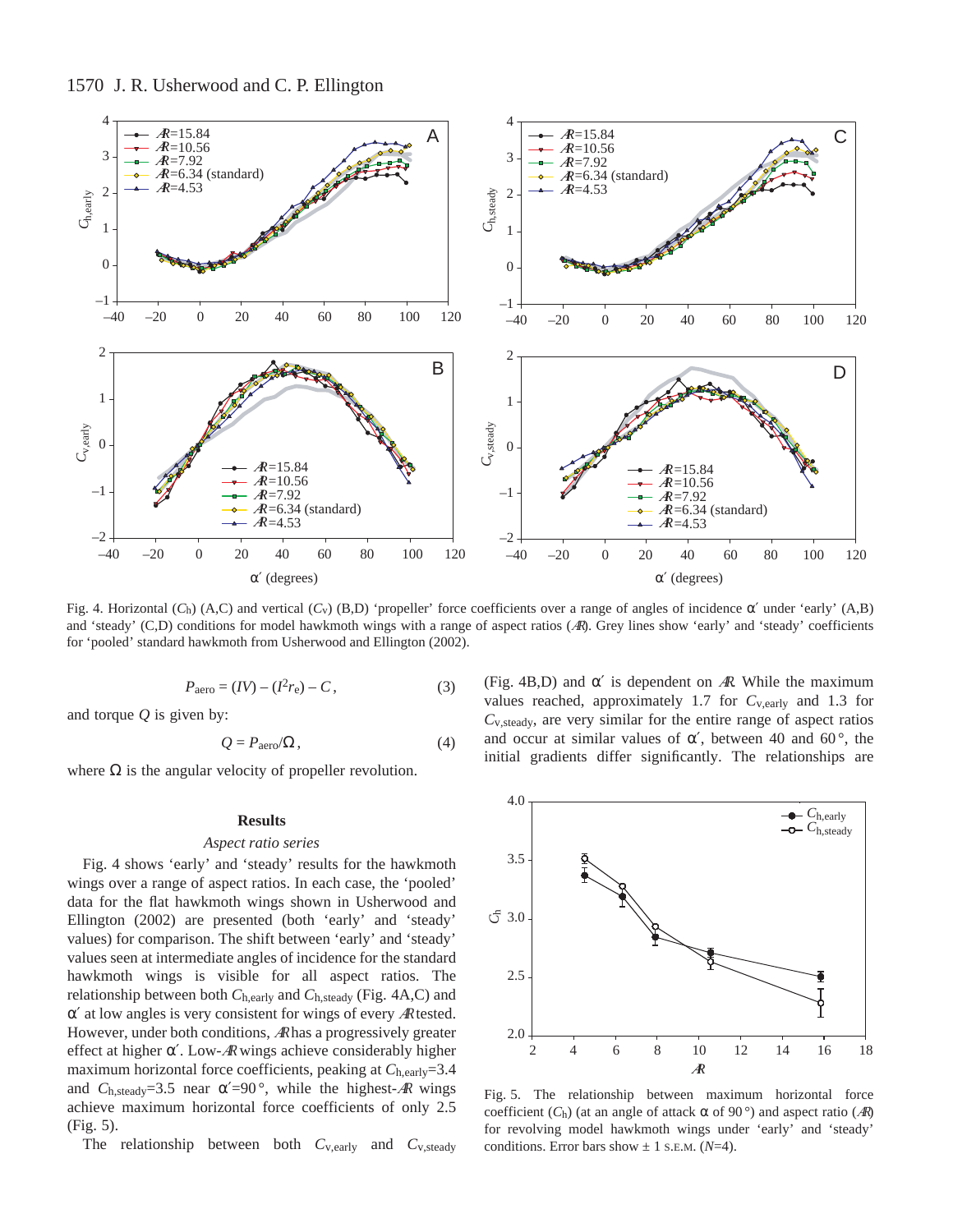approximately linear between  $\alpha'=-20$  and  $+20^{\circ}$ . The gradients  $dC_v/d\alpha'$ , with their 95 % confidence intervals over this range, are given in Fig. 6. Lower-<sup>A</sup><sup>R</sup> wings, and wings in 'steady' revolution, have lower gradients.

#### *Bumblebee results*

Fig. 7 shows the results for the *Bombus* wings. *C*h and *C*v, both 'early' and 'steady', show remarkably few differences compared with the 'pooled' hawkmoth results from Usherwood and Ellington (2002).

## *Steady results for range of species*

Fig. 8 shows the 'steady' force coefficients for the model mayfly and model and real quail wings derived from force measurements using the 'mini-spinner'. These are plotted with the 'steady' coefficients for *Bombus* and pooled hawkmoth wings. Slight differences are visible in the horizontal force coefficients, with the mayfly showing lower coefficients (although with high standard errors) and the quail higher coefficients. The relationship between  $C_{v,\text{steady}}$  and  $\alpha'$  was remarkably consistent over the whole range of wings tested. All wings achieved maximum vertical force coefficients well above 1 at values of  $α'$  between 40 and 60 $\degree$ .

Deflections were visible in the revolving quail wings, with the tips of both real and model wings bending backwards, especially at higher values of  $\alpha$ . The values of  $\alpha'$  shown for the quail wings in Fig. 8 must therefore be considered approximate and lower than the true values.

#### **Discussion**

## *Steady high-lift mechanisms exist for a wide range of revolving wings*

## *Force coefficients for a range of* <sup>A</sup><sup>R</sup>

Aspect ratio appears to have remarkably little effect on the force coefficients that can be achieved by revolving wings. Wings with values of <sup>A</sup><sup>R</sup> from 4.53 to 15.84 produce indistinguishable maximum vertical force coefficients between  $\alpha'$ =40° and 60° of 1.70 ('early') and 1.30 ('steady'). There is no distinct reduction in force coefficient that would be associated with 'stall', at least below  $\alpha' = 65^\circ$  (and so of any relevance to insects hovering with a horizontal stroke plane), even for wings of very high <sup>A</sup>R. Above this angle, however, low-<sup>A</sup><sup>R</sup> wings achieve higher force coefficients, which are dominated by  $C_h$ . At  $\alpha=90^\circ$ , there is a considerable range in *C*h (Fig. 5): for <sup>A</sup>R=15.84, *C*h,early=2.53 and *C*h,steady=2.29; for  $AR=4.53$ ,  $C_{h,early}=3.42$  and  $C_{h, steady}=3.52$ . For the lower-AR wings, these values are well above those predicted for flat plates in steady translational flow. Ellington (1991) gives an approximate relationship for the drag coefficient of an infinite flat plate  $C_{\text{D,FP}}$  appropriate for  $Re$  in the range  $10^2$  to  $10^3$ .

$$
C_{\text{D,FP}} = 1.95 + (50/Re), \tag{5}
$$

where  $C_{\text{D,FP}}$  should be equivalent to  $C_{\text{h,steady}}$  at  $\alpha' = 90^\circ$ . *Re* is



Fig. 6. The rate of change of vertical force coefficient  $(C_v)$  with angle of incidence  $(\alpha')$ ,  $dC_v/d\alpha'$  for 'early' and 'steady' conditions from  $\alpha'=-20$  to  $+20$ <sup>o</sup> for model hawkmoth wings with a range of aspect ratios (AR). Bars show 95 % confidence intervals (*N*=10). Differences both between high and low aspect ratios for either condition and between 'early' and 'steady' conditions for each aspect ratio are significant (*P*<0.01). The slopes of the regressions of d*C*v/dα′ against <sup>A</sup><sup>R</sup> for 'early' and 'steady' conditions are not significantly different and average 0.130.



Fig. 7. Horizontal  $(C_h)$  (A) and vertical  $(C_v)$  (B) force coefficients under 'early' and 'steady' conditions for model bumblebee wings over a range of angles of incidence α′. Grey lines show 'early' (higher) and 'steady' (lower) coefficients for standard 'pooled' hawkmoth.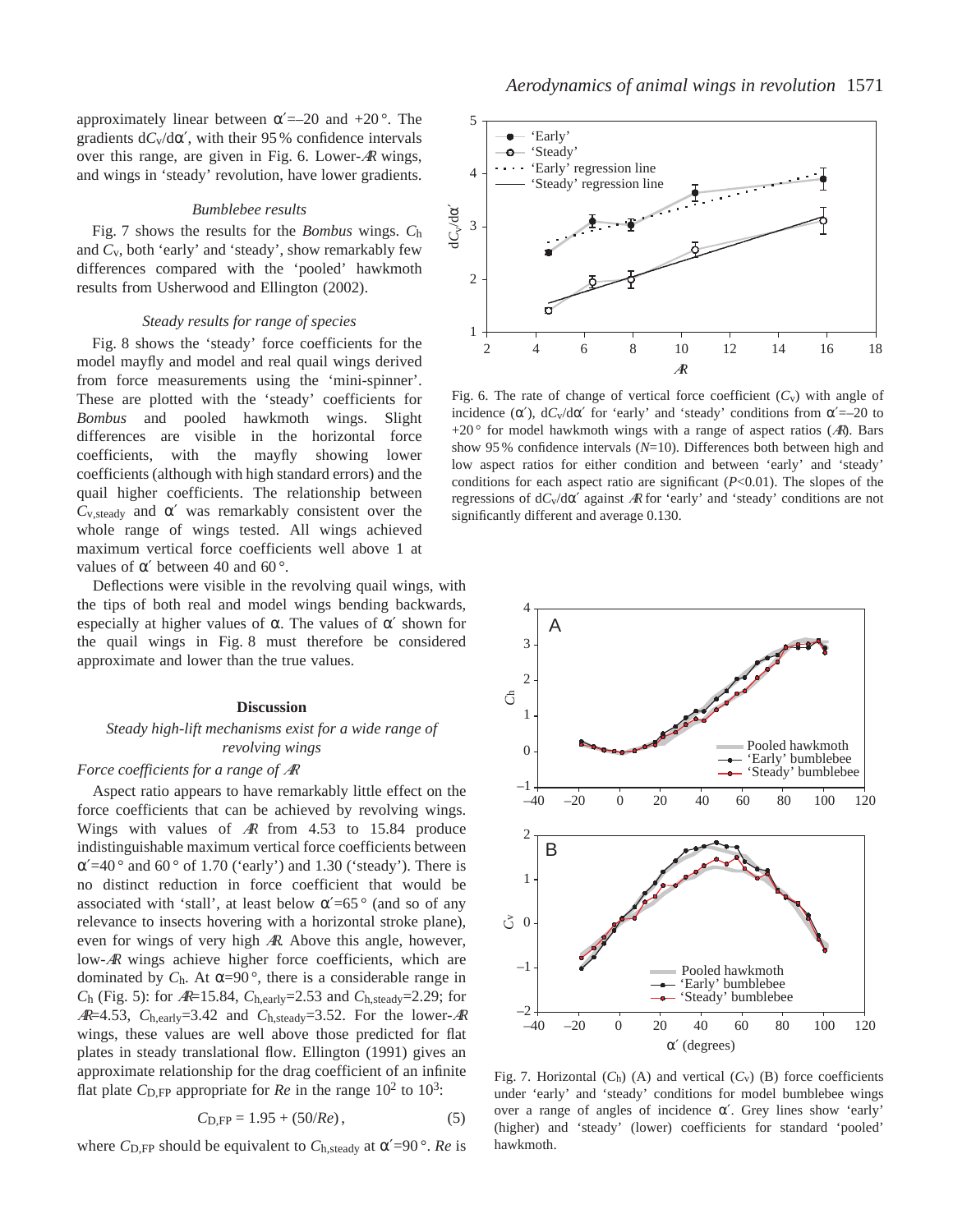

Fig. 8. Steady horizontal (*C*h,steady) (A) and vertical (*C*v,steady) (B) propeller coefficients for a range of wing types. Error bars show  $\pm 1$ S.E.M. ( $N=4-10$ ).  $\alpha'$ , angle of incidence.

at least several thousand for the wings described here, so the predicted horizontal force coefficient is very close to 2 and varies only slightly over the range of *Re* covered by the wings. Furthermore, the three-dimensional effect of air 'sneaking' around the ends of the wing instead of flowing around its width would lead to even lower values of *C*h (Hoerner, 1958) and incorrectly predict the direction of the relationship between maximum *C*h and <sup>A</sup>R. The cause of the observed relationship is uncertain, but analogy with the vortices characteristically found over delta wings at high angles of incidence suggests that interference between leading- and trailing-edge vortices at high  $\alpha'$  may be more significant for wings with higher AR.

These results suggest that blade-element analyses of revolving, perpendicular 'wings' may be in serious error if conventional, steady, two-dimensional force coefficients are used. In particular, older analyses of pectoral-fin swimming in fish (Blake, 1978) may have to be re-assessed.

## *Bumblebee force coefficients*

The measurements made on the bumblebee wings are near the lower limits of the large propeller rig. However, all propeller coefficients (*C*h,early, *C*h,steady, *C*v,early and *C*v,steady) agree so well with the values found for hawkmoth wings that little comment is possible, other than to observe that similar



Fig. 9. 'Early' horizontal (*C*h,early) (A) and vertical (*C*v,early) (B) propeller coefficients for model hawkmoth wings over a range of aspect ratios (<sup>A</sup>R). The model relationship given by Dickinson et al. (1999) for *Drosophila* is overlaid. α′, angle of incidence.

aerodynamic mechanisms are almost certainly available to bumblebees and hawkmoths.

### *Steady force coefficients from mayfly to quail*

Remarkably consistent, high force coefficients are achieved for simple, thin, flat model wings in steady revolution at *Re* from 1100 to 26 000; the real quail wing, with thickness and camber, not to mention feathers, produces very similar force coefficients. Drovetski (1996) gives polar diagrams from 0 to  $25^{\circ}$  for simple model galliform (game bird) wings. The video recordings of Askew et al. (2001) (and, consequently, the wing and wing model used in this study) do not show the trailing-edge notch described by Drovetski (1996); it appears that such a notch is present only in gliding flight or is an artefact of pinning the wings in a fully extended position. The maximum lift coefficients cited by Drovetski (1996) for wing models ranging from California quail *Callipepla californica* to turkey *Meleagris gallopavo* were between 0.61 and 0.80; it seems that some aspect of revolution may as much as double the vertical force coefficients. Values for blackbird *Turdus merula*, house sparrow *Passer domesticus* and mallard *Anas platyrhynchus* (Nachtigall and Kempf, 1971) range from 0.9 to 1.1, higher than for the galliforms of Drovetski (1996) but still considerably lower than those for revolving quail wings.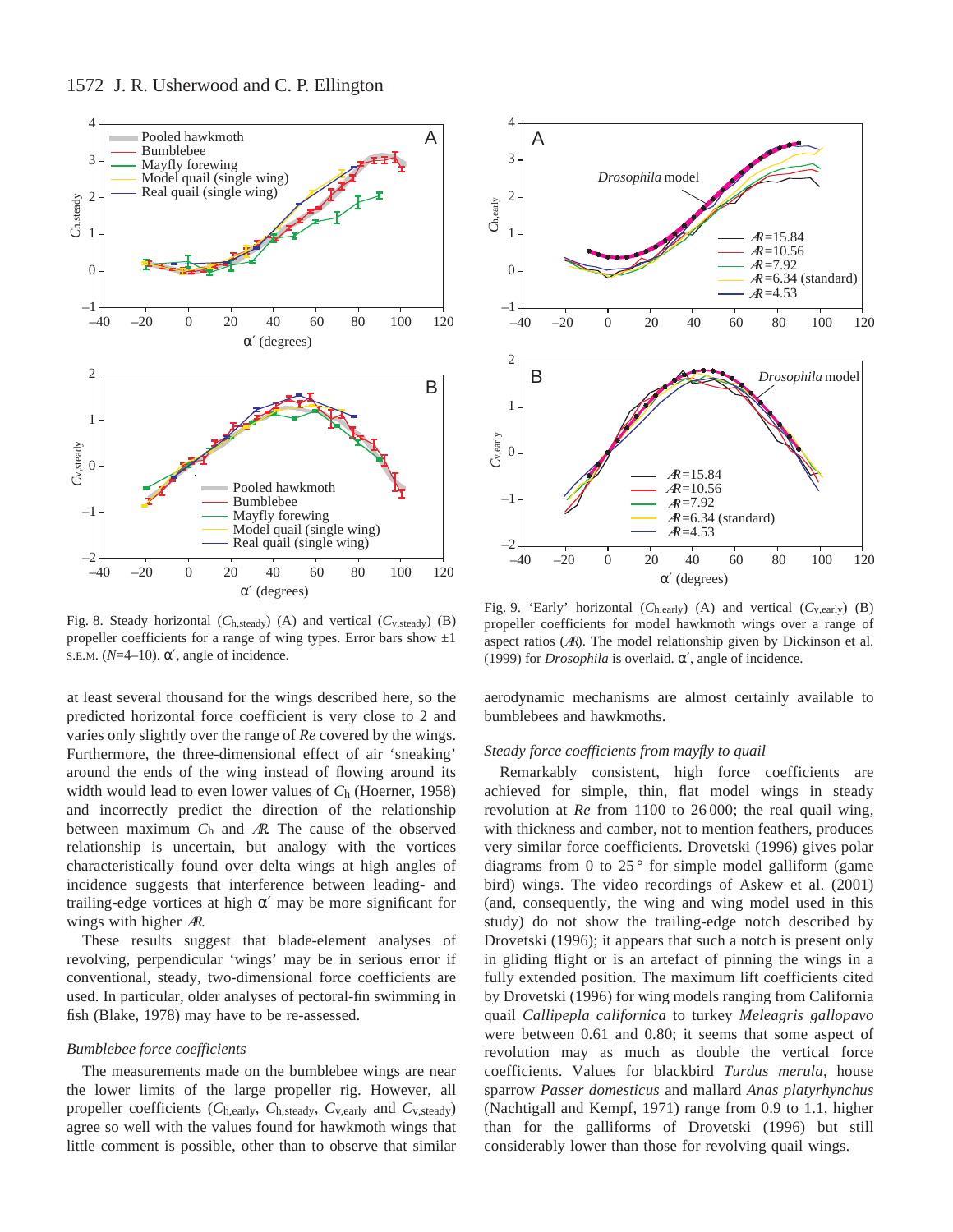



Fig. 10. Conversion of 'steady' propeller coefficients into conventional profile drag  $(C_{D,pro})$  and lift  $(C_L)$ coefficients using the models described in Usherwood and Ellington (2002) for a range of aspect ratios (<sup>A</sup>R). *C*h, horizontal propeller coefficient; *C*v, vertical propeller coefficient; α, geometric angle of attack.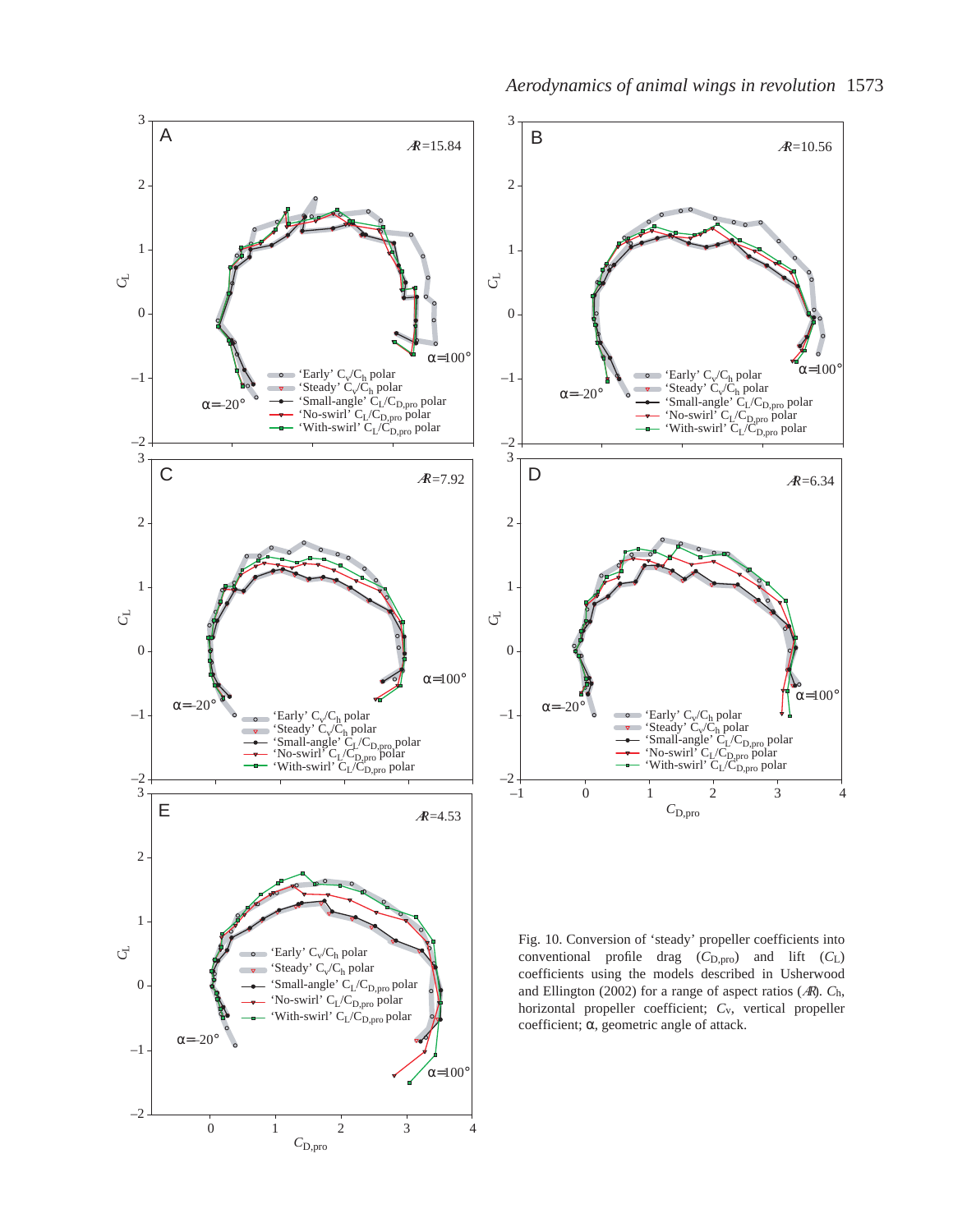

Fig. 11. Polar diagrams for model hawkmoth wings with a range of aspect ratios (AR) under 'early' (A) and 'steady' (B) conditions. Points give the measured values; lines are derived from the normal force relationship. *C*h, horizontal force coefficient; *C*v, vertical force coefficient.

#### *High force coefficients as a robust phenomenon*

The aerodynamic phenomenon resulting in high force coefficients, presumably associated with the creation and maintenance of leading-edge vortices, appears remarkably robust. Some of the force measurements on the flapping *Drosophila* model of Dickinson et al. (1999) are equivalent to the 'early' measurements described here, and their simple harmonic relationships are shown in Fig. 9 together with the 'early' results for the hawkmoth <sup>A</sup><sup>R</sup> range. The *Drosophila* model shows a higher minimum horizontal force coefficient at low values of  $\alpha$  because of relatively larger viscous forces. However, at higher values of  $\alpha'$ , there is very good agreement in both *C*h and *C*v with the values shown for hawkmoth planforms. If it is reasonable to suppose that shifts from 'early' to 'steady' conditions are relatively constant throughout the *Re* range, then it appears that similar force coefficients are possible from *Drosophila* (*Re*≈200) to quail (*Re*≈26 000). If the mechanism for these high force coefficients is indeed the leading-edge vortex, then the insensitivity to *Re* is not as surprising as it may appear. Leading-edge vortices over sharp, thin delta wings are effective lift-producers for slow paper aeroplanes, Concorde and the space shuttle; a vast range of *Re*.

#### *Further implications of aspect ratio*

## *d*Cv*/d*α′ *and aspect ratio*

Fig. 6 shows relationships between aspect ratio and the rate of change of vertical force coefficient with angle of incidence, d*C*v/dα′. The relationships for both 'early' and 'steady' conditions are very similar: the gradients for regression lines through each plot on Fig. 6 are not significantly different. This phenomenon is well known for translating wings and is due

to the larger downwash of lower- $AR$  wings, which produce greater forces for the same wing length. This results in a greater downwash angle ε, and so a smaller increase in 'effective angle of incidence'  $(\alpha r' = \alpha' - \epsilon)$  for a given increase in  $\alpha'$ . The non-zero slope of the  $dC_v/d\alpha'$  relationship for 'early' conditions shows that the 'early' induced downwash, while small, is not negligible; even before development of the propeller wake, the tip vortex appears to produce a downwash analogous to that for wings in translation. *C*h,early and *C*v,early therefore provide slight underestimates for  $C_{D,pro}$  and  $C_{L}$  (see Usherwood and Ellington, 2002). However, the significance of this effect is minor compared with the surprisingly similar magnitudes of force coefficients for the  $AR$  range discussed above.

### *Implications of aspect ratio for wing design*

The similarity in aerodynamic characteristics of wings over a considerable range of aspect ratio for  $\alpha' < 65^\circ$  suggests that, all other factors being equal, lower-<sup>A</sup><sup>R</sup> wings should require less power to support body weight than higher-<sup>A</sup><sup>R</sup> wings. For a given wing length *R* and wingbeat frequency *n*, the vertical force  $F_v$  during hovering is:

$$
F_{\rm v} \propto S n^2, \tag{6}
$$

and the aerodynamic power *P*aero is:

$$
P_{\rm aero} \propto S n^3 \tag{7}
$$

because lift is related to area and the square of wing velocity, while power is proportional to wing area and the cube of wing velocity. The power required to support a given body weight is therefore proportional to *n* ( $\propto P_{\text{aero}}/F_v$ ). The frequency and hence the power can be reduced by increasing wing area *S*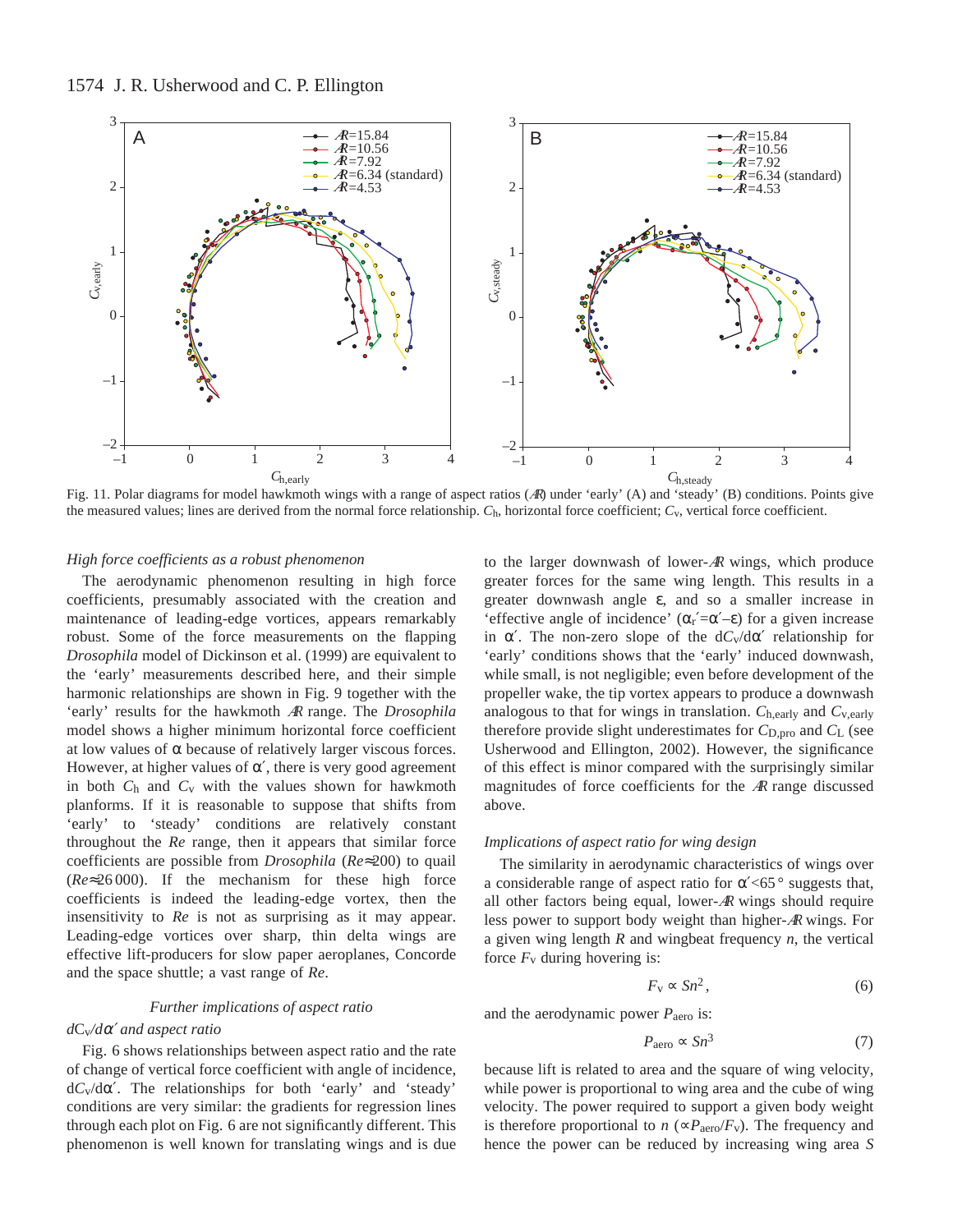(equation 6) which, for a given wing length, is equivalent to decreasing the  $AR$  (equation 1):

$$
(P_{\text{aero}}/F_{\text{v}}) \propto n \propto \sqrt{A}R \ . \tag{8}
$$

Clearly, many other aspects influence wing design in insects: aspect ratios may be determined by inertial power or weight considerations or by the energetics of unsteady or forward-flight aerodynamics. Also, manoeuvrability, visibility, protection when folded and developmental cost may all push wing design towards non-energetically adaptive optima. However, the above relationships do suggest a possible pressure towards broader wings in insects for which efficient hovering with a horizontal stroke plane is of selective significance.

The energetic advantage to butterflies of low- $\mathcal{A}$ R wings is clearer. The large cabbage white *Pieris brassicae* hovers with a vertical stroke plane (Ellington 1984a), which means that horizontal force coefficients as defined here act in the vertical plane. While use is made of unsteady mechanisms such as the 'clap and fling', the benefits due to a low-<sup>A</sup><sup>R</sup> wing can be seen by considering steady propeller coefficients. The lowest-<sup>A</sup><sup>R</sup> wing tested had a maximum horizontal force coefficient of 3.52, 1.4 times that of the highest-<sup>A</sup><sup>R</sup> wing. Thus, lower-<sup>A</sup><sup>R</sup> wings produce larger forces because of their larger areas and because of their higher force coefficients. This should allow the butterfly to flap disproportionately slowly, lowering the power requirements for hovering.

#### *Conversion of propeller coefficients into* C*D,pro and* C*L*

Fig. 10 shows the results for the  $AR$  range of the three transformations described in Usherwood and Ellington (2002) that convert *C*h,steady and *C*v,steady into *C*D,pro and *C*L, respectively. At values of  $\alpha'$  greater than 50 $^{\circ}$ , the models progressively underestimate *C*L with increasing <sup>A</sup><sup>R</sup> . However, both large-angle models give good fits to *C*h,early and *C*v,early for values of  $\alpha'$  below 50°, which are more realistic for hovering insects.

## *The 'normal force relationship' is unaffected by induced downwash*

The 'normal force relationship' between  $C_h$ ,  $C_v$  and  $\alpha$ described for standard hawkmoth wings in Usherwood and Ellington (2002) is also accurate at very low *Re* values (Dickinson et al., 1999) at high angles of attack. The effectiveness of the model for different  $AR$ , and its insensitivity to induced velocities, is shown in Fig. 11: the observed resultant force coefficient  $C_R$  can be accurately divided into  $C_h$ and  $C_v$  by:

$$
C_{\rm h} = C_{\rm R} \sin \alpha \tag{9}
$$

$$
C_{\rm v} = C_{\rm R} \cos \alpha \tag{10}
$$

respectively. The fits are very good, even at very high  $\alpha'$ , despite the various induced air velocities associated with the range of <sup>A</sup>R, and 'early' and 'steady' conditions.

and

In conclusion, the aerodynamics of revolving wings appears quite insensitive to variations in both wing morphology and kinematics: force coefficients for a range of model insect wings and for the wing of one small bird closely match those previously found for *Drosophila* wings. In addition, aspect ratio has remarkably little influence on aerodynamic force coefficients, at least at low-to-moderate angles of attack.

#### **List of symbols**

| $\mathcal{A}$ R      | aspect ratio                                       |
|----------------------|----------------------------------------------------|
| C                    | sum of speed-sensitive components of electrical    |
|                      | power loss                                         |
| $C_{\text{D.FP}}$    | drag coefficient for a flat plate in perpendicular |
|                      | flow                                               |
| $C_{\text{D,pro}}$   | profile drag coefficient                           |
| C <sub>h</sub>       | horizontal force coefficient                       |
| $C_{\rm L}$          | lift coefficient                                   |
| $C_{R}$              | resultant force coefficient                        |
| $C_{V}$              | vertical force coefficient                         |
| $F_{\rm v}$          | vertical force                                     |
| $\overline{I}$       | electrical current                                 |
| $\boldsymbol{n}$     | wingbeat frequency                                 |
| $P_{\text{aero}}$    | aerodynamic power                                  |
| $P_{\text{winding}}$ | power due to winding in electric motor             |
| Q                    | torque                                             |
| $\hat{r}_2(S)$       | non-dimensional second moment of area              |
| $\hat{r}_3(S)$       | non-dimensional third moment of area               |
| $r_{\rm e}$          | electrical resistance                              |
| $\overline{R}$       | wing length                                        |
| Re                   | Reynolds number                                    |
| S                    | area of a pair of wings                            |
| V                    | voltage                                            |
| $\alpha$             | geometric angle of attack                          |
| $\alpha'$            | angle of incidence                                 |
| $\alpha_{\rm r}$     | effective angle of incidence                       |
| ε                    | downwash angle                                     |
| $\omega$             | downwash angular flapping velocity                 |
| Ω                    | angular velocity of the propeller                  |
|                      |                                                    |

#### *Subscripts*

early before propeller wake has developed (e.g.  $C_{v, \text{early}}$ ) steady after propeller wake has developed (e.g. *C*v,steady)

The help of Ian Goldstone and Steve Ellis and the support of members of the Flight Group, both past and present, are gratefully acknowledged.

#### **References**

- **Askew, G. N., Marsh, R. L. and Ellington, C. P.** (2001). The mechanical power output of the flight muscles of blue-breasted quail (*Coturnix chinensis*) during take-off. *J. Exp. Biol.* **204**, 3601–3619.
- **Blake, R. W.** (1978). The mechanics of labriform locomotion. I. Labriform locomotion in the angelfish (*Pterophyllum eimekei*): an analysis of the power stroke. *J. Exp. Biol.* **82**, 255–271.
- **Brodsky, A. K.** (1973). The swarming behaviour of mayflies (Ephemeroptera). *Entomol. Rev.* **52**, 33–39.
- **Casey, T. M. and Ellington, C. P.** (1989). Energetics of insect flight. In *Energy Transformations in Cells and Organisms* (ed. W. Wieser and E. Gnaiger), pp. 200–210. Stuttgart: Georg Thieme Verlag.